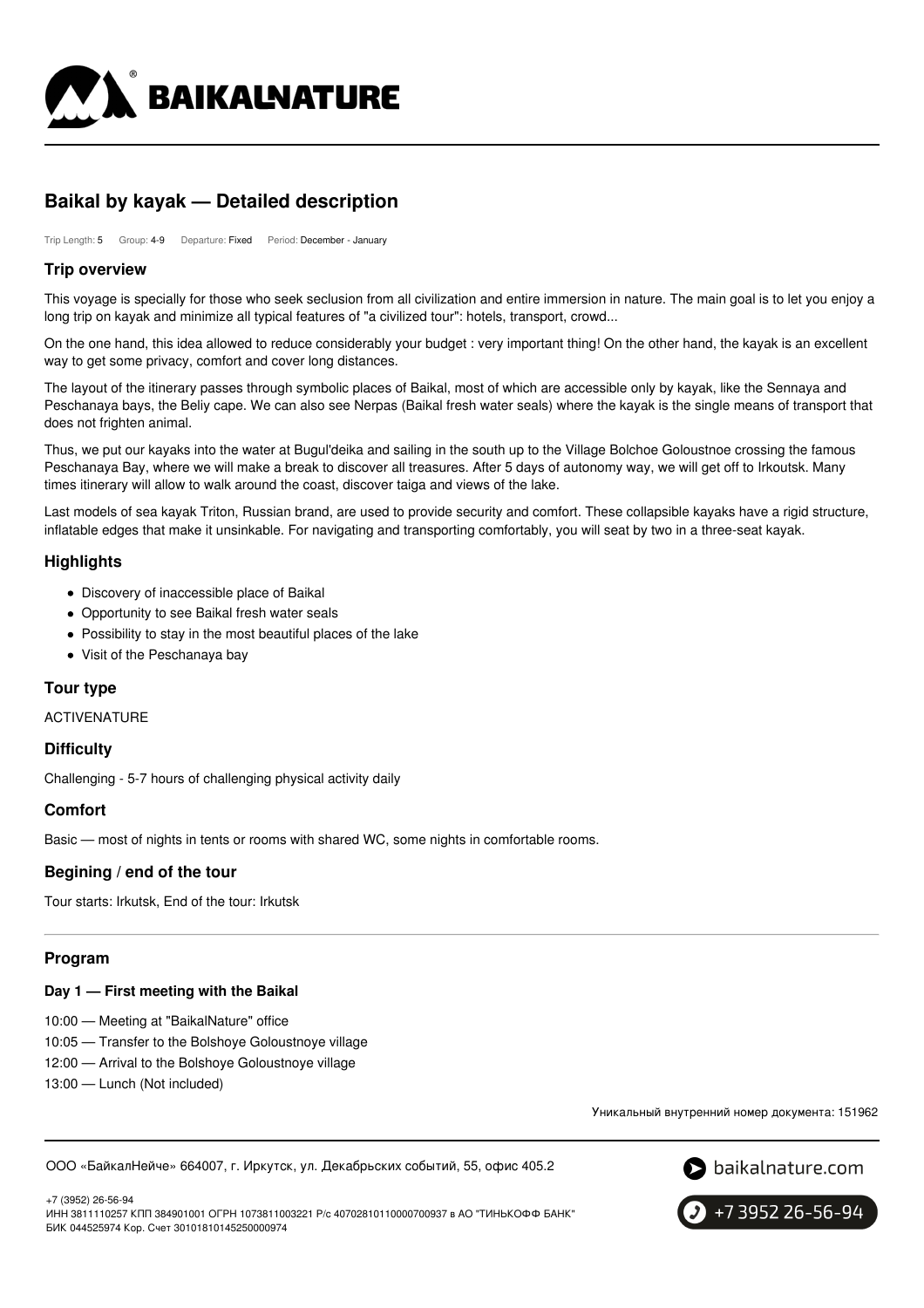

- 18:00 Camping dinner
	- Overnight in the tent

Hotels: Camping,

## **Day 2 — Along the western coast of lake Baikal**

- 09:00 Breakfast
- 10:00 Departure on kayak
- 13:00 Lunch (picnic)
- 17:00 Continuation of the navigation
- 17:00 Setting up of the camp and rest
- 19:00 Dinner Overnight in the tent Hotels: Camping,

## **Day 3 — The most beautiful bay of lake Baikal**

- 09:00 Breakfast
- 10:00 Navigation on kayak
- 13:00 Lunch on the Baikal shore
- 14:00 Continuation of the navigation
- 17:00 Arrival and setting up of the camp
- 19:00 Dinner
	- Overnight in the tent
	- Hotels: Camping,

# **Day 4 — Continuation of the navigation**

- 09:00 Breakfast
- 10:00 Kayaking to the Beliy cape
- 13:00 Outdoor lunch
- 16:00 Continuation of the naviagtion
- 19:00 Dinner
	- Overnight in the tent Hotels: Camping,

#### **Day 5 — Return to Irkutsk**

- 09:00 Breakfast
- 10:00 Departure to the Buguldeyka village
- 12:00 Transfer to Irkutsk

#### **Departures**

| <b>Start</b> | End        | Basic price per person |
|--------------|------------|------------------------|
| 19.07.2020   | 23.07.2020 | 20800.00 RUB           |
| 26.07.2020   | 30.07.2020 | 20800.00 RUB           |
| 01.08.2020   | 05.08.2020 | 20800.00 RUB           |
|              |            |                        |

Уникальный внутренний номер документа: 151962

ООО «БайкалНейче» 664007, г. Иркутск, ул. Декабрьских событий, 55, офис 405.2

S baikalnature.com

+7 (3952) 26-56-94 ИНН 3811110257 КПП 384901001 ОГРН 1073811003221 Р/с 40702810110000700937 в АО "ТИНЬКОФФ БАНК" БИК 044525974 Кор. Счет 30101810145250000974

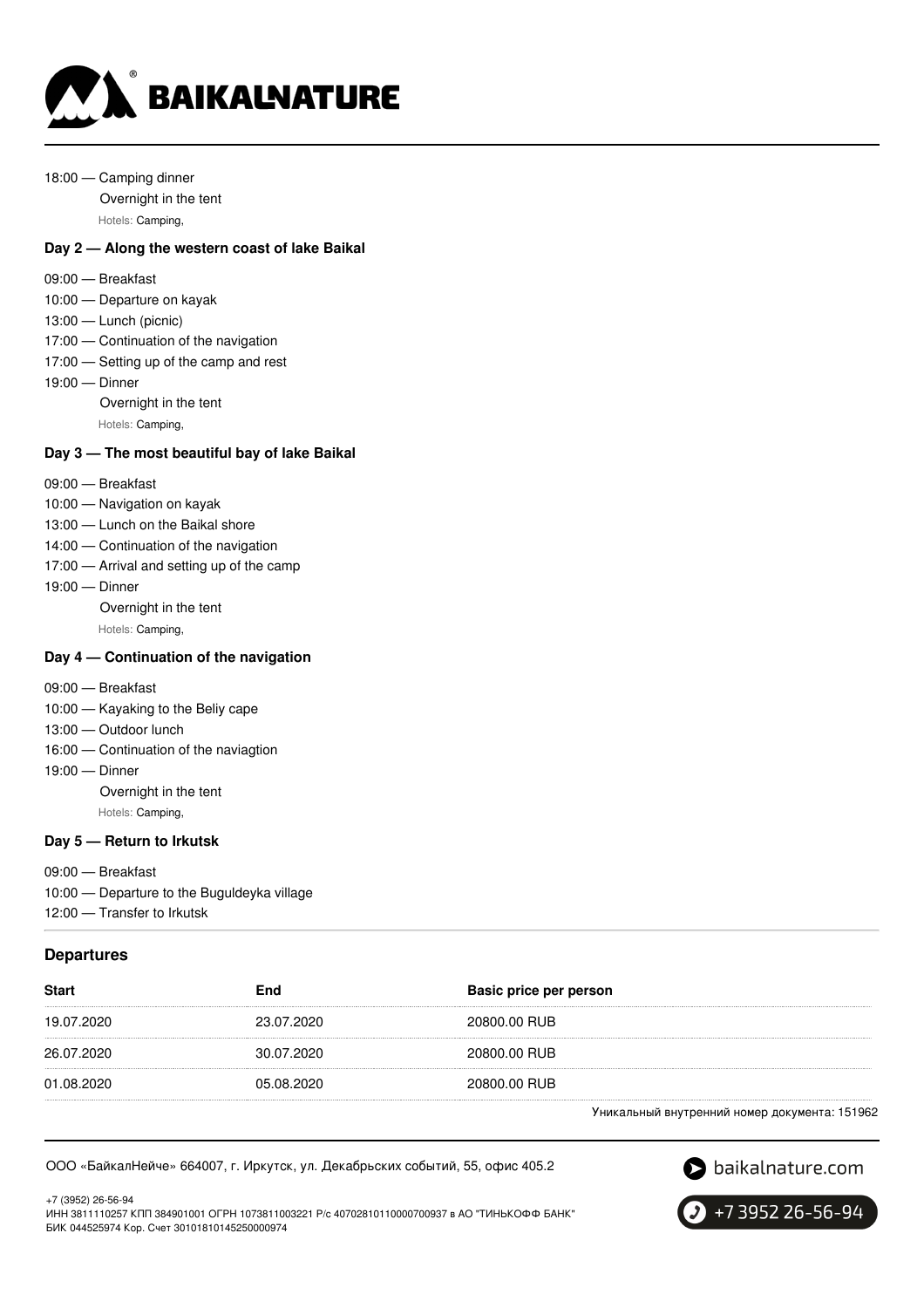

| 07.08.2020 | .08.2020   | 20800.00 RUB |
|------------|------------|--------------|
| 25.08.2020 | 29.08.2020 | 20800.00 RUB |

#### **Note**

The price includes breakfast on Day 2-4; lunch Day 2-4 and dinner on Day 1-4. We recommend you to arrive the day before for avoiding to be late. To note: maximum weight to take part in this trip is 100 kg. The timing and the itinerary of the your is approximate. This tour is held on the uninhabited coast of the lake, far away from the civilization. The duration and the place for the stops will be defined by the guide on site for ensure your security.

## **What's included**

#### **Price includes**

- English-speaking guide services
- Accommodation as per itinerary
- Transport as per itinerary
- Reserves and national parks entrance permissions
- Tent rental
- Letter of invitation
- Camping outfit rental
- Kayak and equipment rental
- Dry bag rental
- Meals according to the program

#### **Checklist & Equipment**

It is hot in summer at Lake Baikal area. Nevertheless, you should always have something to put on, as weather in Siberia is very changeable.

If you plan your trip in May or September, please feel free to bring your hat, gloves and windjacket in case of snow or rain. June is also pretty cool.

July and August are the hottest months, which offer you temperatures of 25 ° - 35 ° at daytime and 15 ° - 18 ° at night. On the shores of Lake Baikal, like in the Alps, you should wear T-shirts and shorts in the sunny afternoons, sweaters and jackets in the cool evenings. During your kayak tour, your luggage will be carried in a dry-bag (70 L.), on the kayak itself. Please think about it while packing !

# **Recommended checklist**

Sleeping bag rated from 0° C to +15° C Raincoat or wind and waterproof shell jacket (with hood !) POLARTEC or similar pullover Trekking pants **Shorts** T-shirts **Socks** Cap or hat to protect against sun Comfortable walking shoes (like Vibram or similar) Headlamp Sunscreen for skin and lips Sunglasses with filter Toilet roll

Уникальный внутренний номер документа: 151962

ООО «БайкалНейче» 664007, г. Иркутск, ул. Декабрьских событий, 55, офис 405.2



+7 (3952) 26-56-94 ИНН 3811110257 КПП 384901001 ОГРН 1073811003221 Р/с 40702810110000700937 в АО "ТИНЬКОФФ БАНК" БИК 044525974 Кор. Счет 30101810145250000974



# **Price does not include**

- Personal expenses and tips
- Visa fees and travel insurance
- Transfer from airport / railway station on first day
- Transfer to airport / railway station on last day
- Sleeping bag rental
- Airline tickets
- Medical insurance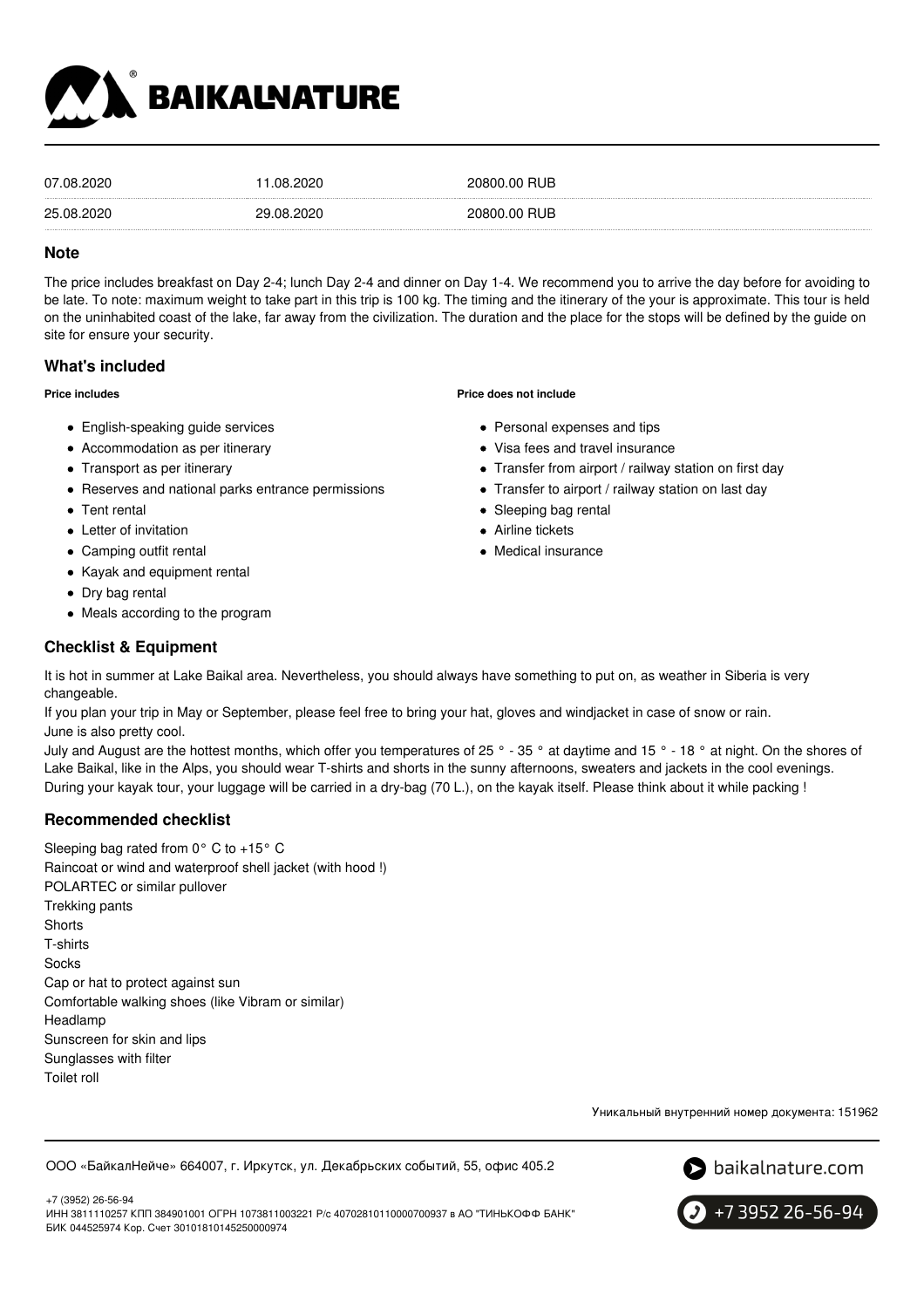

Pocket knife (to put in checked baggage) Fleece jacket or warm sweater **Moisturizer Towel** Swimsuit Tick and mosquitoes repellent spray **Wipes** Antibacterial hand gel Flip-flop or kayak shoes 1 or 2 thermal lightweight sweater(s)

#### **Meals**

Cold lunch and hot dinner, cooked on an open fire in the evening. If you are a vegetarian or have any particular preferences, please let us know, so we could adapt the menu.

## **Visa**

You need a tourist visa to travel to Russia. It can be issued for a maximum period of 30 days. Your passport has to be valid for at least six months after the expiry date of your visa and to have at least two blank pages.

BaikalNature offers visa support and has created "BaikalNature letter of invitation" package. If you buy a BaikalNature tour, this package is absolutely free; when you buy any other BaikalNature service, you will have to pay for this package. For more information please conact your nearest Russian Embassy or Visa Application Center.

## **Money**

The Russian currency is ruble. In all cities and many large villages of Russia, you can easily withdraw rubles, using a Visa or MasterCard, from ATMs, located in banks, department stores or hotel lobbies, some of them are open 24 hours a day. If you have euros or dollars with you, exchange offices will allow you to change them easily in the cities, seldom in the countryside. However, it can be difficult to exchange traveler's checks, even in cities.

# **Tipping**

All persons who compose the BaikalNature travel team (guides, drivers, cooks, etc.) are paid a decent wage for their services and do not expect any tips from you. So you have no obligation to leave anything. If you really want to express your satisfaction by leaving a gratuity, and if it is in foreign currency, be aware that torn or glued coins and banknotes cannot be exchanged. Anyway, thank you for your tips, left at your discretion in envelopes.

#### **Health**

You need to get a health examination before a great trip. Consult your doctor. Get a dental checkup. If you have health problems that could worsen during the trip, make sure you have taken all your medications with you.

It is advisable to keep the following vaccines valid:

- diphtheria.
- tetanus,
- Polio.

Tick-borne encephalitis is present in areas of forest, taiga where ticks are the carriers of encephalitis between May and July. As of August, they are no longer carrying the virus. If you do not get vaccinated, you should follow the basic precautions, including:

- protective clothes
- use of repellents
- daily check of the skin.

It is also possible to take out special insurance covering the analysis of the insect and vaccines.

Уникальный внутренний номер документа: 151962

ООО «БайкалНейче» 664007, г. Иркутск, ул. Декабрьских событий, 55, офис 405.2



+7 (3952) 26-56-94

ИНН 3811110257 КПП 384901001 ОГРН 1073811003221 Р/с 40702810110000700937 в АО "ТИНЬКОФФ БАНК" БИК 044525974 Кор. Счет 30101810145250000974